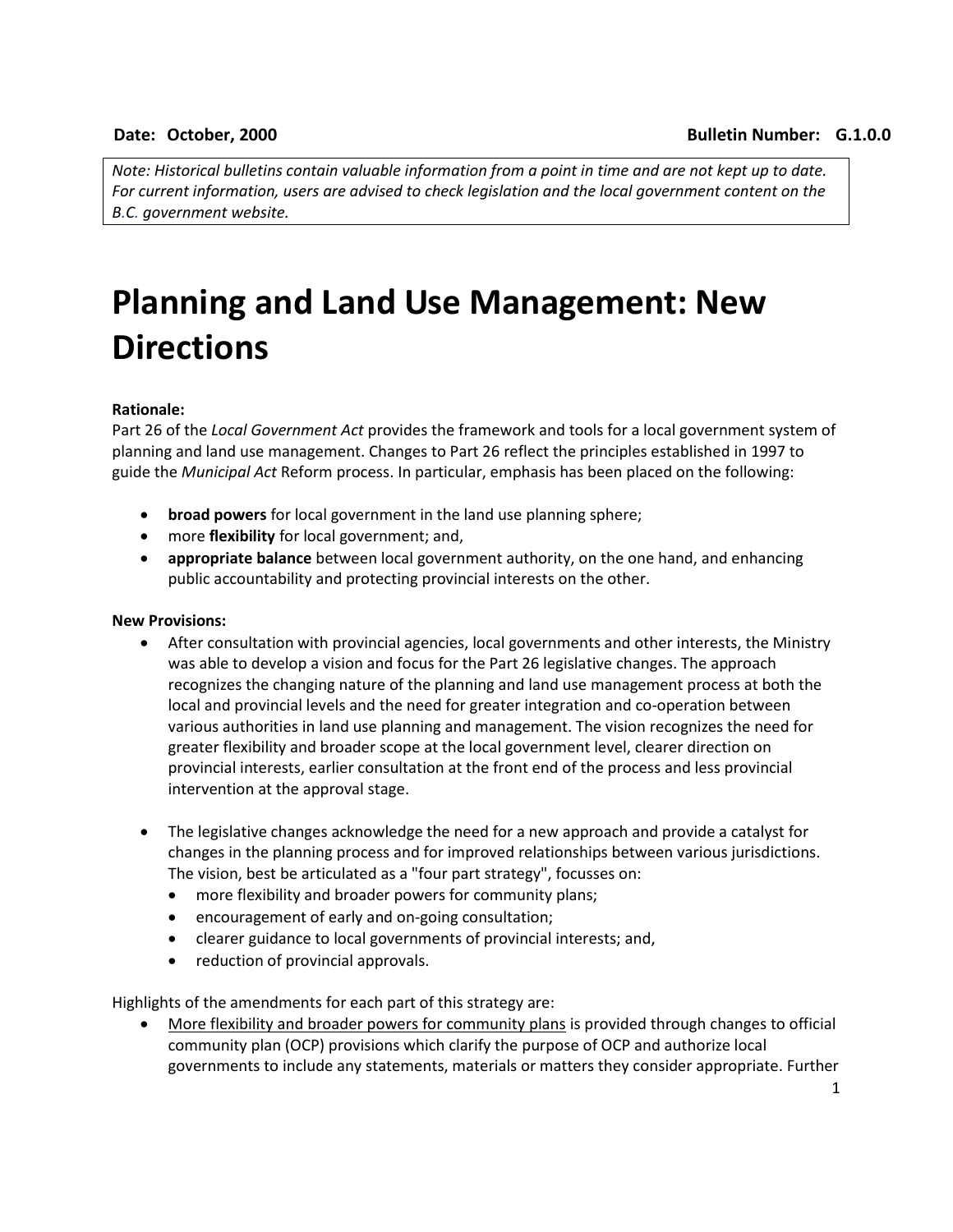information about changes to OCP provisions is provided by Bulletins Numbered G.2.0.0 (OCP Purpose and Content) and G.2.1.0 (OCP Process and Consultation).

- Encouragement of early and on-going consultation is seen through amendments to OCP provisions which require local governments to consult with those persons, organizations and authorities it considers will be affected by an OCP or an amendment or repeal of an OCP. This new consultation requirement is in addition to the continued public hearing requirement, and is intended to provide consultation opportunities earlier in the process. More information about these changes can be found in Bulletin Number G.2.1.0 (OCP Process and Consultation).
- Clearer guidance to local governments of provincial interests will be provided through provincial policy guidelines, which must be considered during development of an OCP or amendments to one. Further information on this topic is available in Bulletin Number G.2.2.0 (OCP Provincial Policy Guidelines).
- Reduction of Provincial approvals:

The Ministry will be implementing a staged reduction in the requirements for Ministry of Municipal Affairs approval of regional district, Islands Trust and Resort Municipality of Whistler OCP bylaws. The *Local Government Act* authorizes the Minister by regulation to define areas and circumstances where approval is not required, subject to specified terms and conditions. The Ministry plan is as follows:

- The Ministry will proceed with a regulation to exempt regional districts and the Islands Trust from Ministry of Municipal Affairs approval of bylaws which may involve a few lots, or commercial or industrial sites of less than a threshold size.
- In the future, the Ministry will be open to proposals from regional district or the Islands Trust for removal of additional approvals, on a case by case basis where certain conditions are met.
- The Ministry will streamline its approval procedures, including the consideration of delegating the approvals to Ministry staff.

The *Local Government Statutes Amendment Act, 2000* (Bill 14) provided other Ministers with similar authority. Section 903 allows the Minister responsible for the *Farm Practices Protection (Right to Farm) Act* to make regulations defining areas and circumstances in which local government is exempt from approval of zoning bylaws which prohibit or restrict the use of land for a farm business in a farm area, and specify terms and conditions of the exception. Similar authority is given to that Minister in relation to farm bylaws under section 917, to the Minister of Environment, Lands and Parks in relation to flood plain regulation under section 910, and to the Minister responsible for the *Highway Act* in relation to development near controlled access highways under sections 924 and 930.

It is expected that this phased reduction in approvals will result in significant staff time savings provincial and local governments and streamlined approvals at the local level over time.